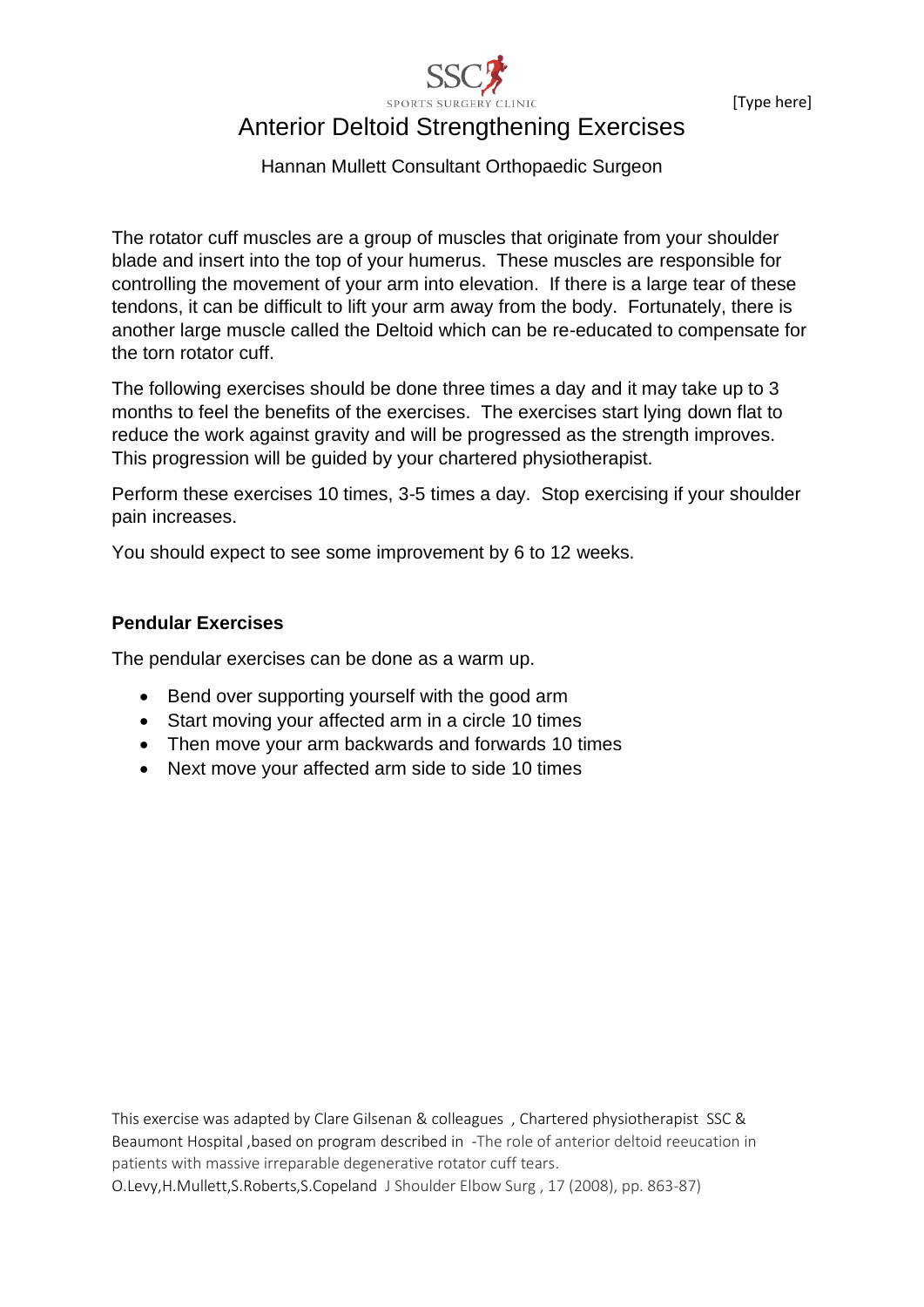

[Type here]





#### **Stage 1**

Lie down flat on your back, with a pillow supporting your head. Support the elbow of the affected arm on a rolled towel. Bend the elbow of the affected arm. Now raise our arm to 90 degrees vertical, using the stronger arm to assist if necessary. Once you have got to 90 degrees, you can straighten your elbow. Now attempt to hold your arm in this upright postion with its own strength.



## **Stage 2**

Slowly, with your fingers, wrist and elbow straight move the arm in small circular movements clockwise and counter clockwise. Gradually increase the circle as tolerated.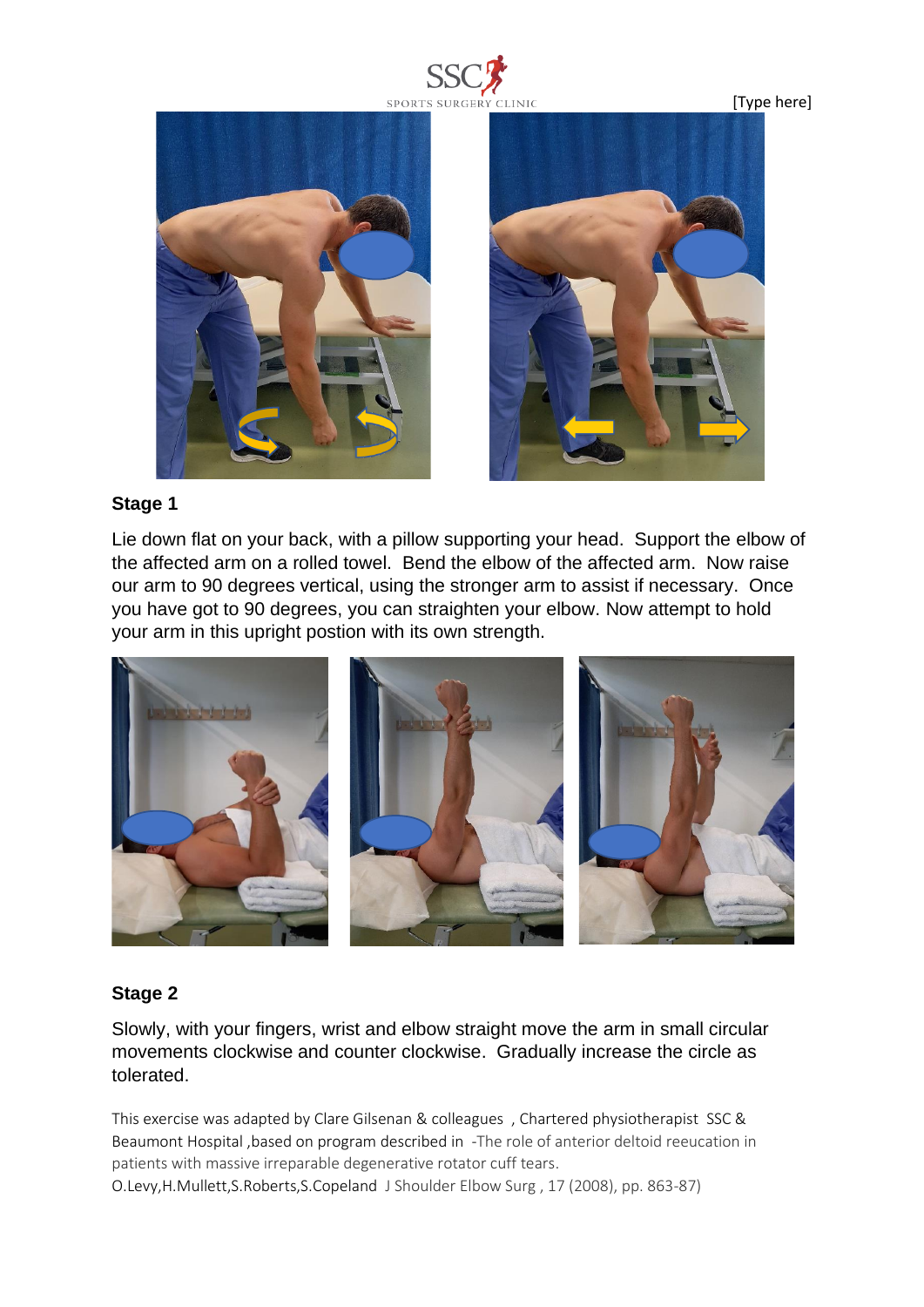



With your fingers, wrist and elbow straight, move the arm forwards and backwards in line with the outside leg. Start with a small arc of motion. Keep the movement smooth and continuous for 5 minutes or until fatigue.

As you get more confident in controlling your shoulder movement, gradually increase the range of motion until your arm will move from the side of your thigh to above your head, touching the bed and return.



## **Stage 3 - Progress to light weight**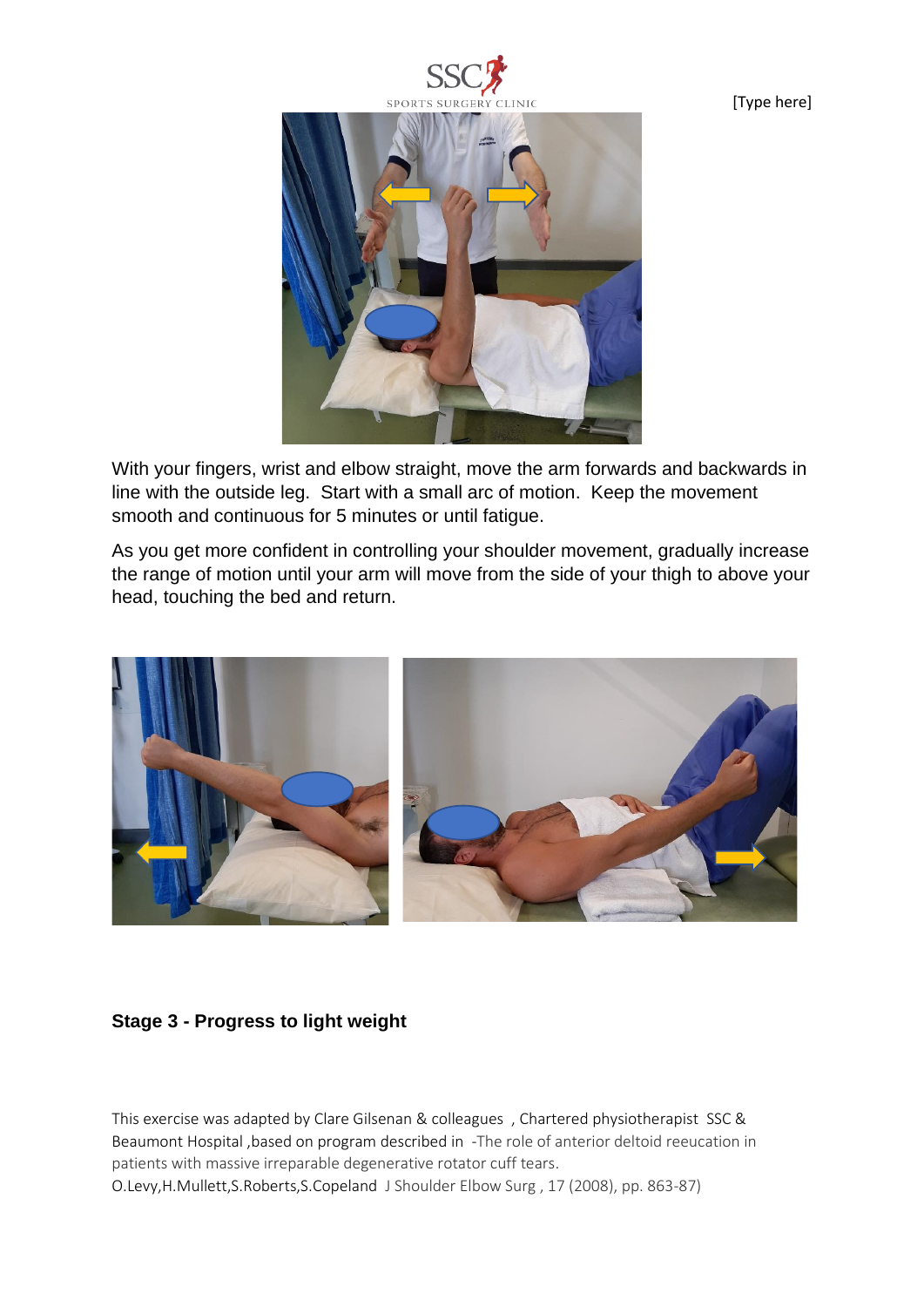[Type here]



As you get more confident in controlling your shoulder movement, a light weight e.g. small paperweight, should be held in the affected hand and you repeat the movement outlined above. Once you can control the movement lying flat with a weight in your hand you can move onto stage 4.



## **Stage 4 - Progress to an inclined position**

This exercise is performed sitting up in an inclined position, using a recliner chair, deck chair or simply put some pillows underneath your back to recline your position.

Repeat the exercise again, starting first without any weights and progress to use the same light weight you used before in the lying flat position.